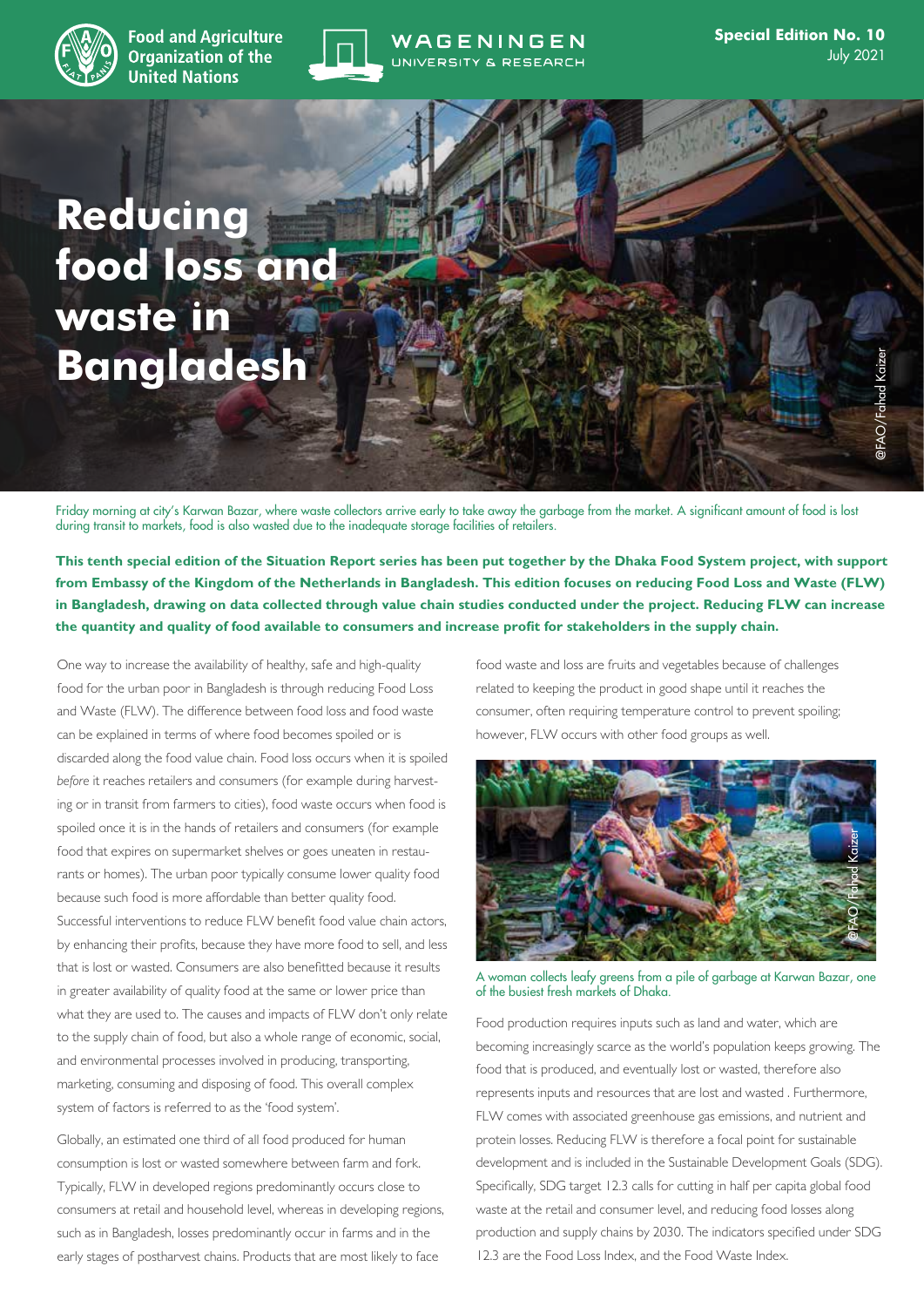

More than ten thousand tons of waste is produced by this city every day, of which 60-70% is food waste.

## **What are the causes of food loss and waste?**

FLW can take place at various stages of food supply chains, but the causes of FLW do not necessarily have to be at the same stage where the FLW occurs. Food supply chains link all the market players involved in the production, processing and distribution of food to consumers. Consumers, though not directly involved in the production, processing, or distribution of food, are also part of the food chain and the food system. Food reaches consumers either directly (direct purchases from farmers), or most commonly indirectly, via a number of intermediaries. Intermediate activities such as processing of raw agricultural commodities, checking consumer safety standards and packing add value to food before it is sold. Spoilage of fresh food products is a common reason for consumers to waste food; the reasons for relatively quick spoilage could have occurred as early as during harvesting. Similarly, in the implementation of food loss-reducing interventions, the food chain and food system in general need to be taken into account, beyond the FLW hotspot where food loss and waste are primarily identified. Therefore, in order to halve FLW by 2030 as per SDG target 12.3,

coordinated action along food supply chains is required.

In Bangladesh, an estimated 65kg of food is wasted per capita, but up-to-date and detailed food waste data is scarce. A similar lack of information applies for food losses. Lack of accurate data is a major issue and important aspect of being able to effectively reduce FLW. Therefore, as part of the Dhaka Food System project, three value chain studies were conducted in order to understand the hotspots of FLW. Specifically, around 1000 stakeholders were interviewed face-to-face, all operating in mango, onion or beef supply chains (325 per supply chain). The interviews were equally distributed over the four city corporations of Dhaka and including relevant production areas outside Dhaka Metropolitan Area. Actors included in the interviews were producers, intermediaries, transporters, wholesalers, retailers, mobile vendors and institutional users. Additionally, following a food system approach, the study included analysis of the enabling environment that the food supply system is embedded in, and business services that provide services and goods to the actors in the chain. Relevant literature was analyzed and incorporated in the final reports.

#### Figure 1 Food Loss and Food Waste occurs at different stages and places in the food value chain.

| <b>Food loss</b>                                                                                 | <b>Food waste</b>                                                                                                                        |
|--------------------------------------------------------------------------------------------------|------------------------------------------------------------------------------------------------------------------------------------------|
| On farms losses can occur due to infected or diseased crops and poor<br>harvesting techniques    | In restaurants food can be wasted when excess food is not eaten by<br>customers, or when too much is prepared that goes uneaten          |
| On farms additional losses can occur due to exposure to direct<br>sunlight, rough handling, etc. | In superstores food can be wasted if it goes unsold and expires                                                                          |
| In storage facilities losses can occur due to humidity or inadequate<br>temperature control      | In households food waste can occur when left-over food is discarded                                                                      |
| In factories processing losses can occur due to improper sorting,<br>grading and packaging       | In fresh markets food waste can occur when food spoils due to lack of<br>refrigeration, rough handling and inadequate storage facilities |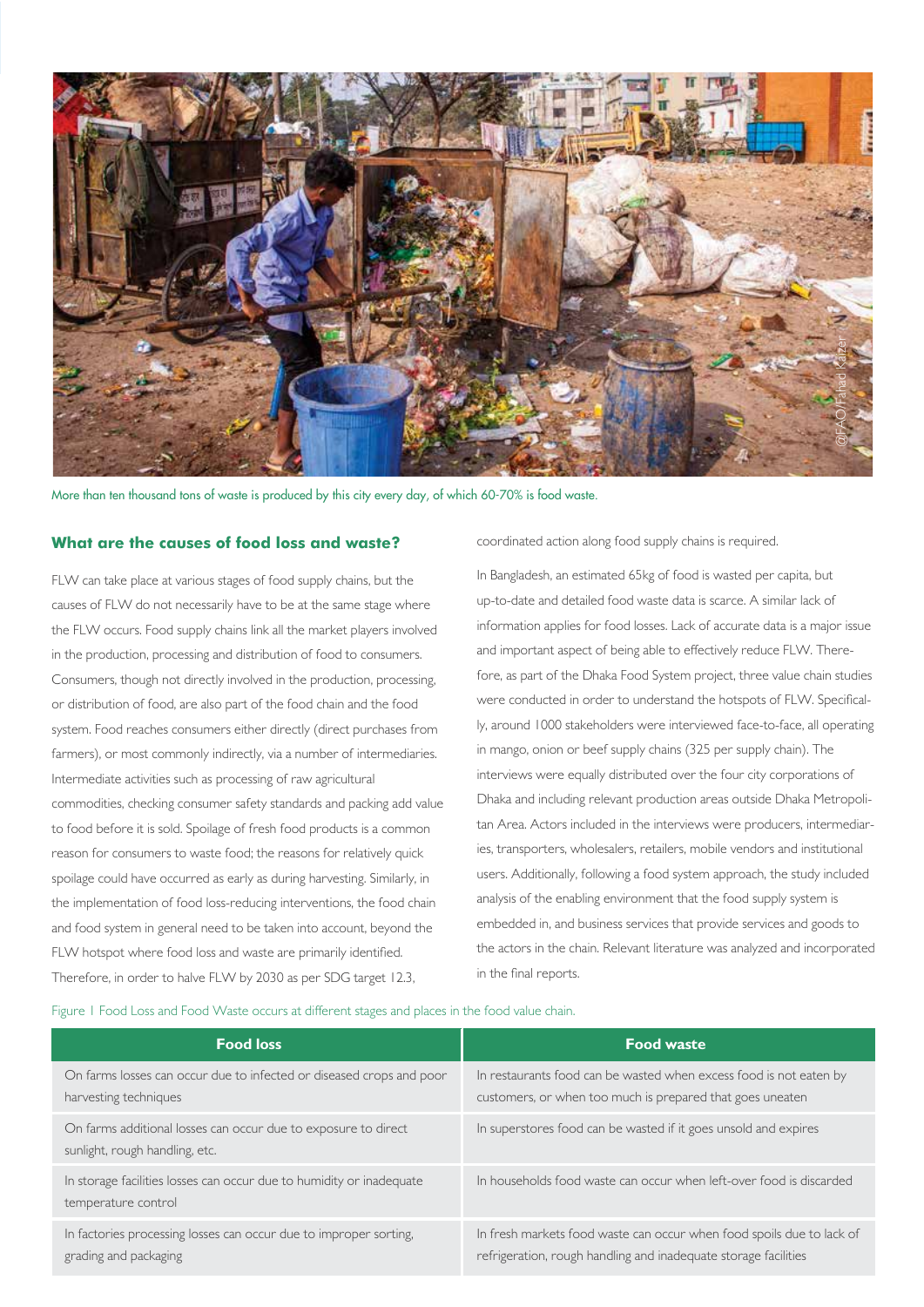

Food wastes from fresh markets often remain unattended in front stalls due to a lack of awareness about food safety and hygiene and the current practice of waste management at markets.

## **How can food loss and waste be reduced?**

Reducing FLW requires an integrated food systems approach. A food system approach is a conceptual framework for research and policy aimed at sustainable solutions for the sufficient supply of healthy food. A food system approach is characterised by an integrated study of the food chain and associated social, economic, and environmental domains that food supply chains interact with. Besides considering processes within food chains, a food system approach pays attention to the causes of FLW that originate outside the food chain, for example at the policy level, and to the consequences of FLW that are expressed outside the food chain, for example in the natural environment or in terms of food security.

Onion, mango, and beef value chains were selected through a systematic sampling characterised. The data collection was carried out in most of 2020, carefully taking COVID-19 measures into account. The aim of the studies was to get an understanding of hotspots of FLW and their causes in the selected product chains. Through these value chain studies we can identify the main drivers of FLW:

#### **Food loss and waste in the onion supply chain**

The main hotspots of FLW in the onion supply chain were found at the producer, retailers and mobile vendor levels. At the level of producers, the main reasons for FLW were that the onions were harvested prematurely or using techniques that damaged the onions. Additionally, no proper post-harvest practices were applied such as curing (drying) of onions to extend shelf life and rough handling of the onions occurred. Producers expressed having a lack of storage facilities for the onions and difficulties finding a market in time for their produce. At the level of retailers and mobile vendors, the main reasons for FLW were that the actors indicated to buying onions from the wholesalers and other retailers that were already damaged due to rough road conditions and packaging practices, and that they have no/limited access to cold storage facilities to store the onions, resulting in a short shelf life, especially if the onions were already not cured at producer level. Respondents also indicated to having difficulties finding a market for their produce and

competing with imported onions. At the level of producers, the majority of onions intended for the market ended up being used for personal consumption. Although not counted as food waste, this can be seen as an economic loss. At the other stages of the supply chain, lost and wasted onions primarily ended up in landfills.



Onion waste in front of a stall in Dhaka South's Shantinagar fresh market. Most of the time waste from food stalls is not collected because fresh markets do not have effective waste management systems in place.

# **Recommendations to reduce FLW in the onion supply chain**

- **Improve the quality of onions.** Improve onion quality at production-level through effective extension systems that facilitate and educate producers on production, harvest and post-harvest handling practices, particularly curing
- **Increase domestic storage capacity.** Onions can be stored for a few months, if well-handled and stored properly
- **Reduce price fluctuations.** Price fluctuations can be reduced by improving the management of imports and through improving the capacity of producers to organise themselves to effectively negotiate prices

#### **Food loss and waste in the mango supply chain**

For the mango supply chain, hotspots of FLW were at the level of retailers and institutional users. Mangoes that were lost or wasted mostly ended up in landfills, used as animal feed, or they were given away for free. All intermediary actors indicated to have purchased poor quality fruits which resulted in losses. The main causes of FLW in mango therefore largely occur early on in the chain. During harvesting, many mangoes are damaged, spoiled, infected or diseased. Rough handling, improper timing of harvest and exposure to sun further contributes to food loss. Additionally, mangoes are considered an expensive product by the majority of Bangladeshi consumers and domestic demand for mango is quite low. There are however export and branding opportunities for good quality mangoes.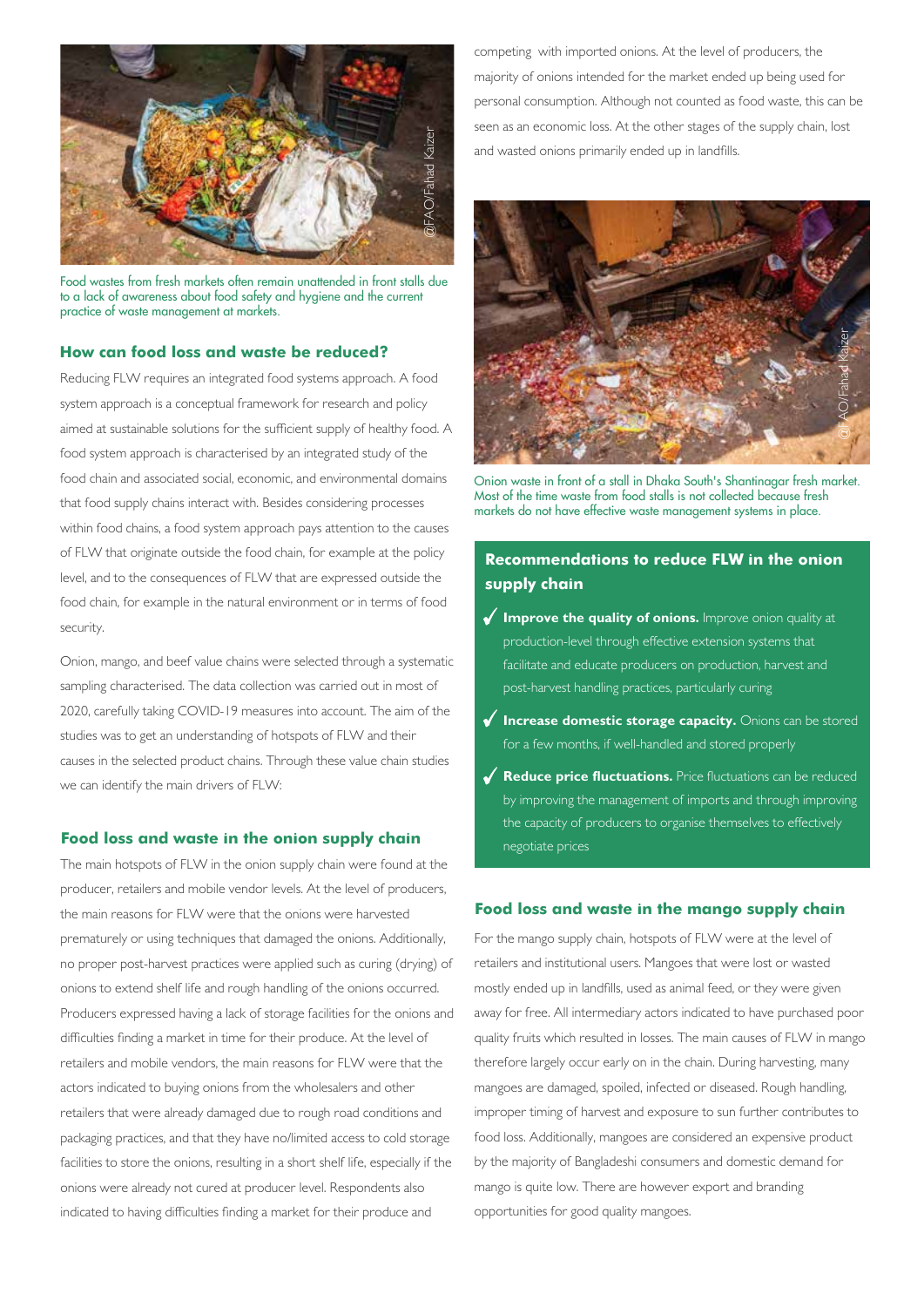

A significant number of mangoes get damaged in the fresh markets while unloading the products.

## **Recommendations to reduce FLW in the mango supply chain**

- **Improve the quality of mangoes.** Improving the quality of mangoes at production-level, through effective extension systems that facilitate and educate producers on production, harvest and post-harvest handling practices
- **Developing the potential of the brand.** Investigate whether branding with respect to food safety is an option to increase demand and price in medium and high-end markets in urban areas
- **Develop export potential.** Explore ways to support export of mangoes
- **Improved marketing and promotion.** Stimulate domestic consumption of fruits, including mangoes

#### **Food loss and waste in the beef supply chain**

The beef value chain is slightly different from the onion and mango value chains because live animals are involved. A major reason for FLW is animal mortality, which was an estimated 7 percent at the level of producers and 4.4 percent at the level of intermediaries. Other reasons

for losses were suboptimal working accuracy of butchers, specifically meat that is not properly and completely cut from the bones. Due to lack of a well-developed cold chain for meat, poor quality meat is often wasted due to lack of customers, also raising food safety concerns. There is however a growing demand for beef, particularly among urban consumers.



Proper handling, improved transportation systems, and improved storage is necessary to reduce food loss in the beef supply chain.

## **Recommendations to reduce FLW in the beef supply chain**

- $\checkmark$  Increase availability and affordability of feed costs. Increase the production and preservation of cattle feeds and fodder
- **Invest in cold storage facilities.** Invest in construction of cold storage facilities to maintain quality and preserve the beef for longer periods
- **Raise awareness.** Create consumer awareness about buying safe and good quality meat
- **Better oversight of food safety practices.** Provide supervision by veterinary doctors and Huzur in slaughterhouses
- **Increase the number of slaughterhouses.** More slaughterhouses are needed in urban areas, closer to main food purchasing areas



Many retailers in the city buy onions from the wholesale section of Karwan Bazar fresh market.